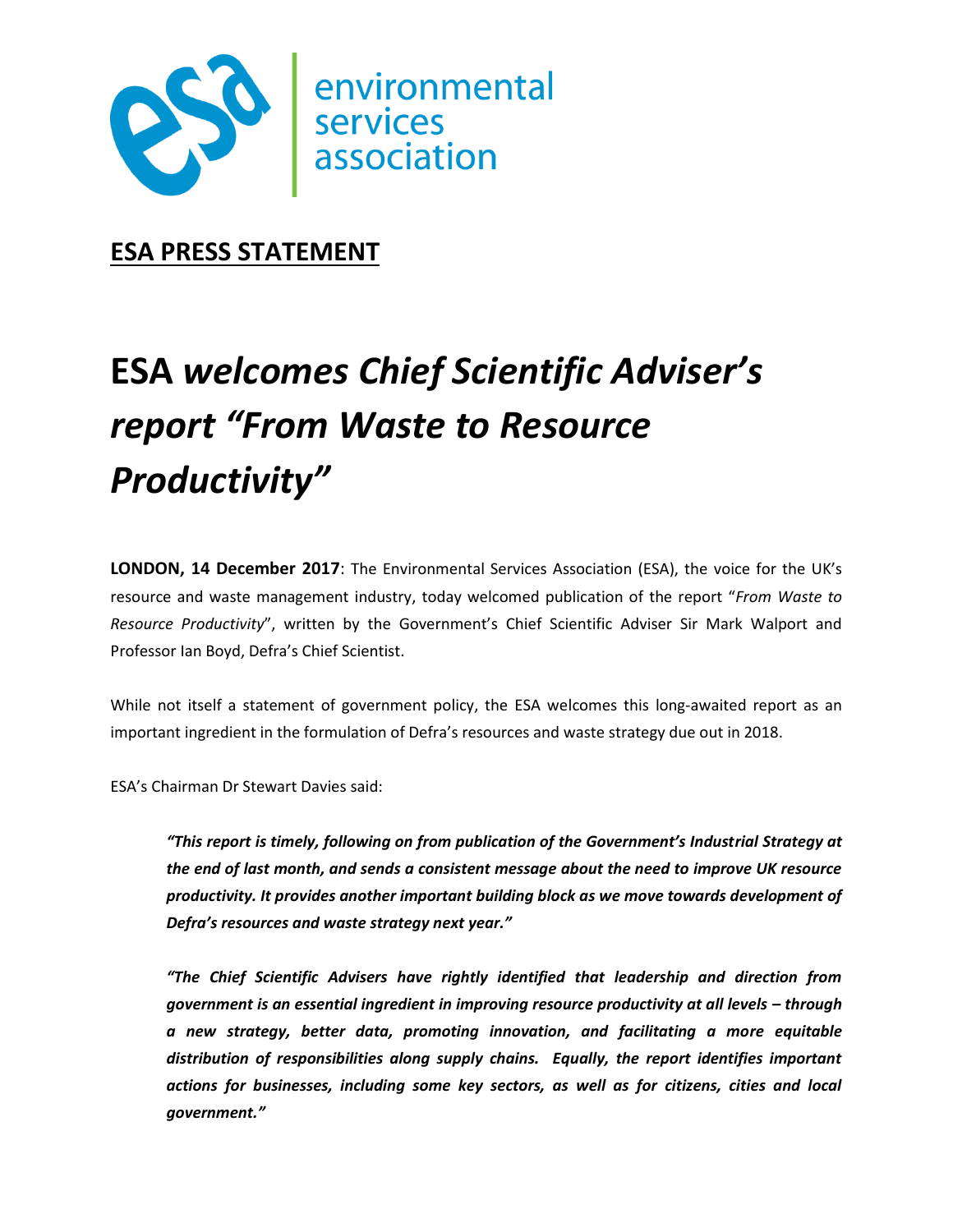*"As I have said previously, industry-government collaboration will be key in making progress on this agenda. We need now to convene business sectors across supply-chains, along with relevant government departments, in a resource productivity forum, to ensure the insights in this report are thoroughly discussed to inform the approach to the Government's resources and waste strategy."*

The report can be downloaded from the .Gov.uk website: <https://www.gov.uk/government/publications/from-waste-to-resource-productivity>

## **ENDS**

#### **Notes to editors:**

- 1. The **Environmental Services Association** (ESA) is the trade association representing the UK's resource and waste management industry, which is leading the transformation of how the UK's waste is managed.
- 2. We work with all levels of government, regulators and the public to deliver a more sustainable waste and resource management solution for the UK. ESA's Circular Economy report *'Going for Growth – A practical route to a circular economy*', which outlines how a Circular rather than a linear economy can help manage resources sustainably, can be downloade[d here.](http://www.esauk.org/esa_reports/Circular_Economy_Report_FINAL_High_Res_For_Release.pdf)
- 3. ESA's Members manage waste on behalf of the whole of society and we are recovering more than ever before. For example, the industry has helped quintuple the UK's household recycling rates over the last decade.

#### **4. The sector at a glance**

- Total turnover: **£11 billion**
- Direct Employment: **106,000 people** *(including waste collection, treatment and materials recovery)*
- Municipal waste handled each year: **27 million tonnes**
- Energy generated (across landfill gas, anaerobic digestion and energy from waste) each year: **approximately 11,867 GWh,** which is 3.5% of the UK's electricity
	- **9,083 GWh of that was renewable electricity** (taking out non-biodegradable portion of EfW) which is **11%** of UK's renewable electricity
- Greenhouse **gas emissions down by 70% since 1990.**
- The **top seven companies account for approximately 40% of turnover**. Many hundreds of SMEs provide either localised or more specialised services
- Waste & recycling is the **most highly rated of all council services** by the public (2016 survey)

For further details please visit [www.esauk.org](http://www.esauk.org/)